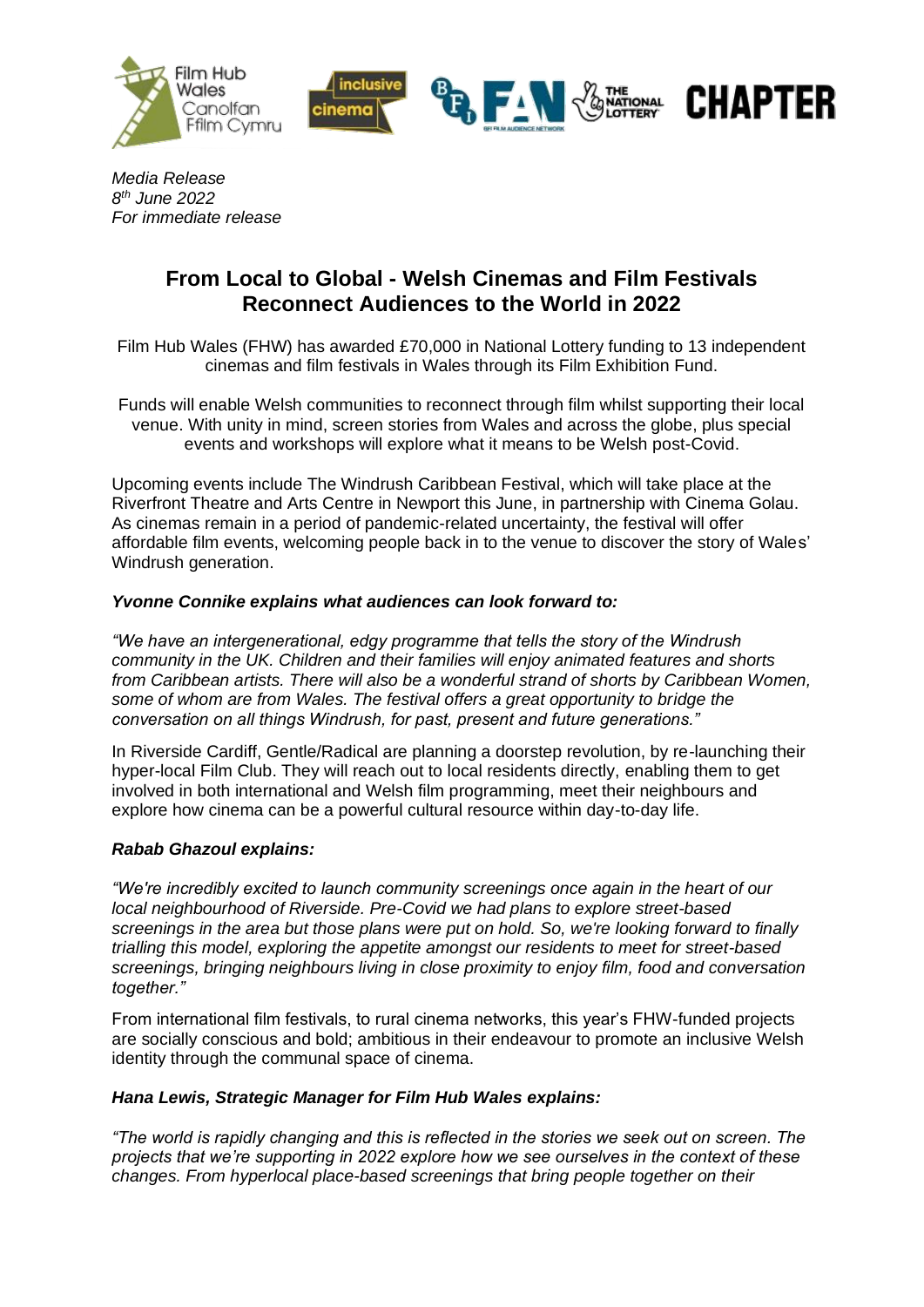*streets, to Wales' relationship with Africa, or the invaluable contributions that the Windrush generation made to life in Wales. Cinemas are helping communities to heal and enjoy again but also to discover who we are as Welsh people in a global context."*

The projects are supported by Film Hub Wales, part of the BFI Film Audience Network using funds from the National Lottery to ensure the greatest choice of cinema is available to everyone across the UK.

The BFI FAN Film Exhibition Fund is made possible thanks to National Lottery funding from the BFI (British Film Institute) via its Film Audience Network (FAN). The fund offers reopening support to exhibitors across the whole of the UK, to ensure the greatest choice of cinema is available to all. Funds in Wales are administered by FHW via Chapter as the Film Hub Lead Organisation.

More than £30M is raised each week for good causes across the UK by the National Lottery.

#### **Projects Supported**

#### *South Wales*

# **[Cinema Golau](https://www.facebook.com/cinemagolau/)**

### *17th June – 19th June 2022*

Cinema Golau, The Windrush Caribbean Festival and community partners are working together to celebrate Windrush Day, educating communities on the contributions made by the Windrush Caribbean community in Wales and UK wide. Over three days at The Riverfront in Newport, the film festival will offer affordable film screenings, workshops and panel discussions, allowing the venue to reconnect with audiences following Covid restrictions and re-establish links within the film industry. [Twitter,](https://twitter.com/cinemagolau) [Facebook](https://www.facebook.com/cinemagolau/)

#### **[Birds Eye View](https://www.birds-eye-view.co.uk/)**

#### *July – December 2022*

Building on their initial relationship with Chapter Arts Centre and a number of community screens in the capital, Birds Eye View will develop Reclaim the Frame (RtF) in Wales, with the support of a Cardiff-based Impact Producer, to bring more film events and build a greater community of audiences for films by women and non-binary filmmakers in Cardiff. RtF titles will be screened with live events and conversations from Q&As, to panel discussions and workshops.

[Website,](https://www.birds-eye-view.co.uk/) [Twitter](https://twitter.com/BirdsEyeViewRTF)

#### **Gentle/Radical - [A Re-Gathering: Hyper-local R&D Screenings in Riverside](http://gentleradical.org/)**

#### *July – December 2022*

After two years of Covid absence from delivering community screenings, Gentle Radical will reconnect with neighbourhood audiences and find out their needs, through a series of Riverside based pop-up screenings which will act as R&D for a new phase of the Gentle/Radical Film Club. They will trial a range of film genres as well as themes/issues with local audiences, marketed via direct local outreach, door-knocking, flyering single individual streets and organising local gatherings.

[Website,](http://gentleradical.org/) [Twitter,](https://twitter.com/gentle_hq?ref_src=twsrc%5Egoogle%7Ctwcamp%5Eserp%7Ctwgr%5Eauthor) [Facebook](https://www.facebook.com/gentleradical/)

### **[Memo Arts Centre](https://memoartscentre.co.uk/) (Barry)**

# *September – December 2022*

Cine Memo screens diverse British, Welsh, international and independent films alongside blockbuster titles, offering affordable, accessible, and relaxed cinema representative of the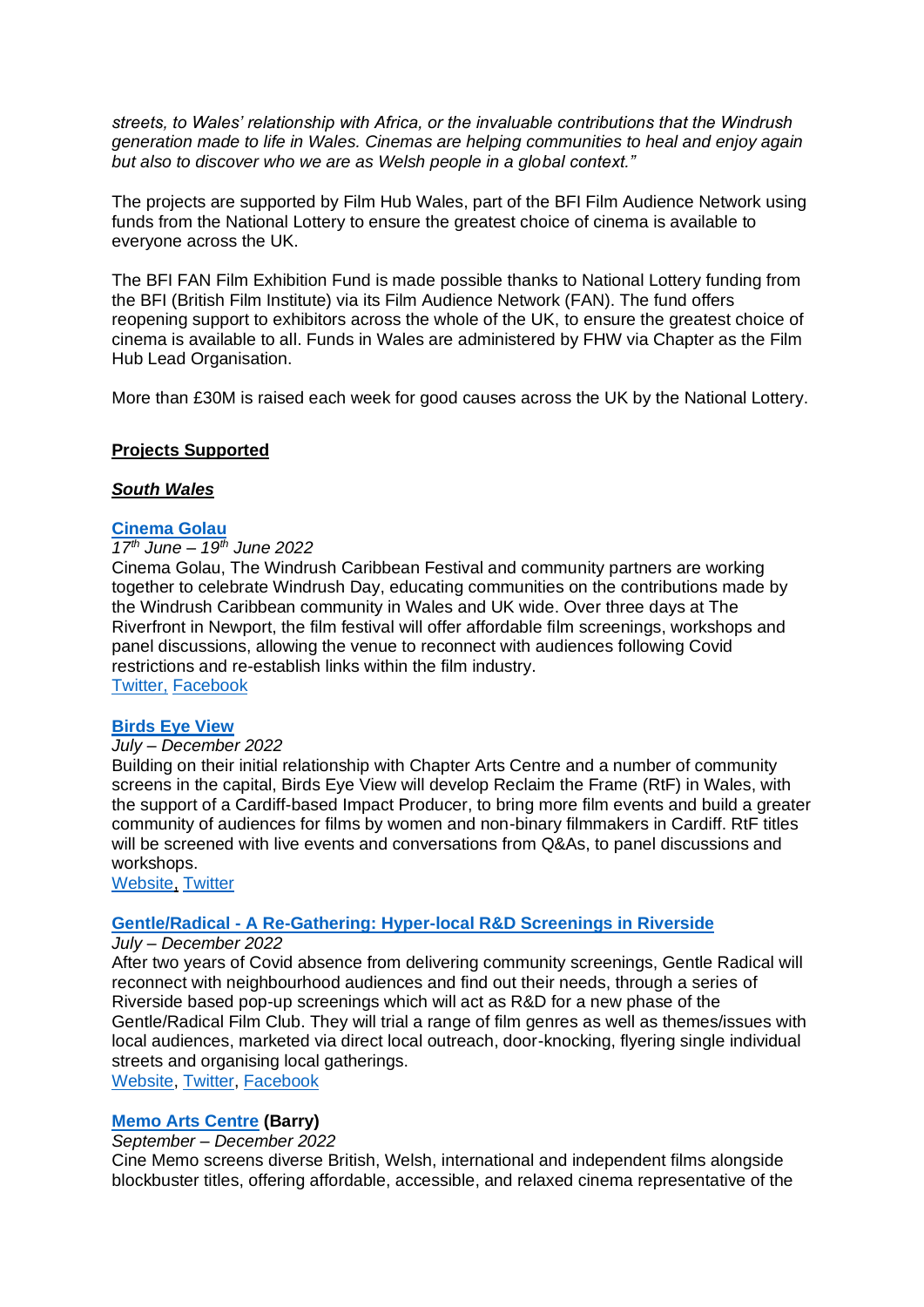wider community. The programme encourages cinema goers to re-engage in the big screen' cinema experience and participatory events. MAC recognises the importance of its cinema role in helping the community to heal post Covid, to recover and rebuild from the overwhelming impact on their economic, societal, health and well-being. Events range from curriculum themed screenings with schools, to baby friendly, sing-a-longs, weekend family films and activities to support parents, guardians, carers, disabled and neuro-divergent audiences.

[Website,](https://memoartscentre.co.uk/) [Twitter,](https://twitter.com/BarryMemo?ref_src=twsrc%5Egoogle%7Ctwcamp%5Eserp%7Ctwgr%5Eauthor) [Facebook](https://www.facebook.com/BarryMemo/)

### *North Wales*

#### **[Cellb](https://cellb.square.site/) (Blaenau Ffestiniog):**

#### *April – December 2022*

Community Connection evolved from the idea of Cellb's Sinema'r Byd project, as a way to show World films in Blaenau Ffestiniog. This has grown to include independent films, Welshmade films, documentary, and other underrepresented types of film. The aim is to turn the screenings into events with food and drinks, Q&A sessions and discussion groups. [Website,](https://cellb.square.site/) [Twitter,](https://twitter.com/cellblaenau) [Facebook](https://www.facebook.com/CellBlaenau/)

#### **[Off Y Grid](https://twitter.com/offygrid)**

#### **[\(Neuadd Dwyfor](https://www.pwllheli.cymru/cinema-theatre/) in Pwllheli, [Pontio](https://www.pontio.co.uk/Online/default.asp) in Bangor, [Cellb](https://cellb.square.site/) in Blaenau Ffestiniog, [Neuadd](https://neuaddogwen.com/en/)  [Ogwen](https://neuaddogwen.com/en/) in Bethesda, [Galeri](https://galericaernarfon.com/sinema) in Caernarfon, [Dragon Theatre](https://www.dragontheatre.co.uk/) in Barmouth and [TAPE](https://tapemusicandfilm.co.uk/) in Colwyn):**

# *April – December 2022*

Off Y Grid is a network of 7 venues across North Wales that collaborates on affordable, year round, activities designed to promote independent films and global culture to rural audiences at their local independent cinema. In 2022, they will continue to support Welsh made films including special events around *Gwledd* and *The Welshman*, a series of films by award winning female filmmakers such as Jane Campion and Kelly Reichardt, Pride celebration and a programme of films to promote World Mental Health Day. [Twitter,](https://twitter.com/OffYGrid) [Facebook](https://www.facebook.com/offygrid)

#### **[Dragon Theatre](https://www.dragontheatre.co.uk/) (Barmouth):** *June – December 2022*

## Barmouth is a small sea side town which welcomes tourists year-round, particularly during the summer. Through a programme of Welsh film, residents and visitors alike will discover different perspectives of Wales on screen. Shorts, features and special events with talent will introduce audiences to the creative process of filmmaking, Welsh culture and enable the community to reconnect following Covid 19. Activities also include Young at Heart and a Saturday Film Club for young audiences.

[Website,](https://www.dragontheatre.co.uk/) [Twitter,](https://twitter.com/DragonBarmouth) [Facebook](https://www.facebook.com/dragontheatre)

#### *West*

#### **[Magic Lantern](https://www.tywyncinema.co.uk/) (Tywyn):**

*June – December 2022*

Magic Lantern will 'pick up the threads' of positivity emerging post-covid. Through audience research, they will engage with younger audiences and consolidate programming via young crew, inviting more young people to attend their Made in Wales film screenings, monthly FILM CLUB films plus monthly 'Mor a Mynnedd' films around outdoor activities and a special archive horror screening with live music.

[Website,](https://www.tywyncinema.co.uk/) [Twitter,](https://twitter.com/thetywyncinema) [Facebook](https://www.facebook.com/TywynCinema/)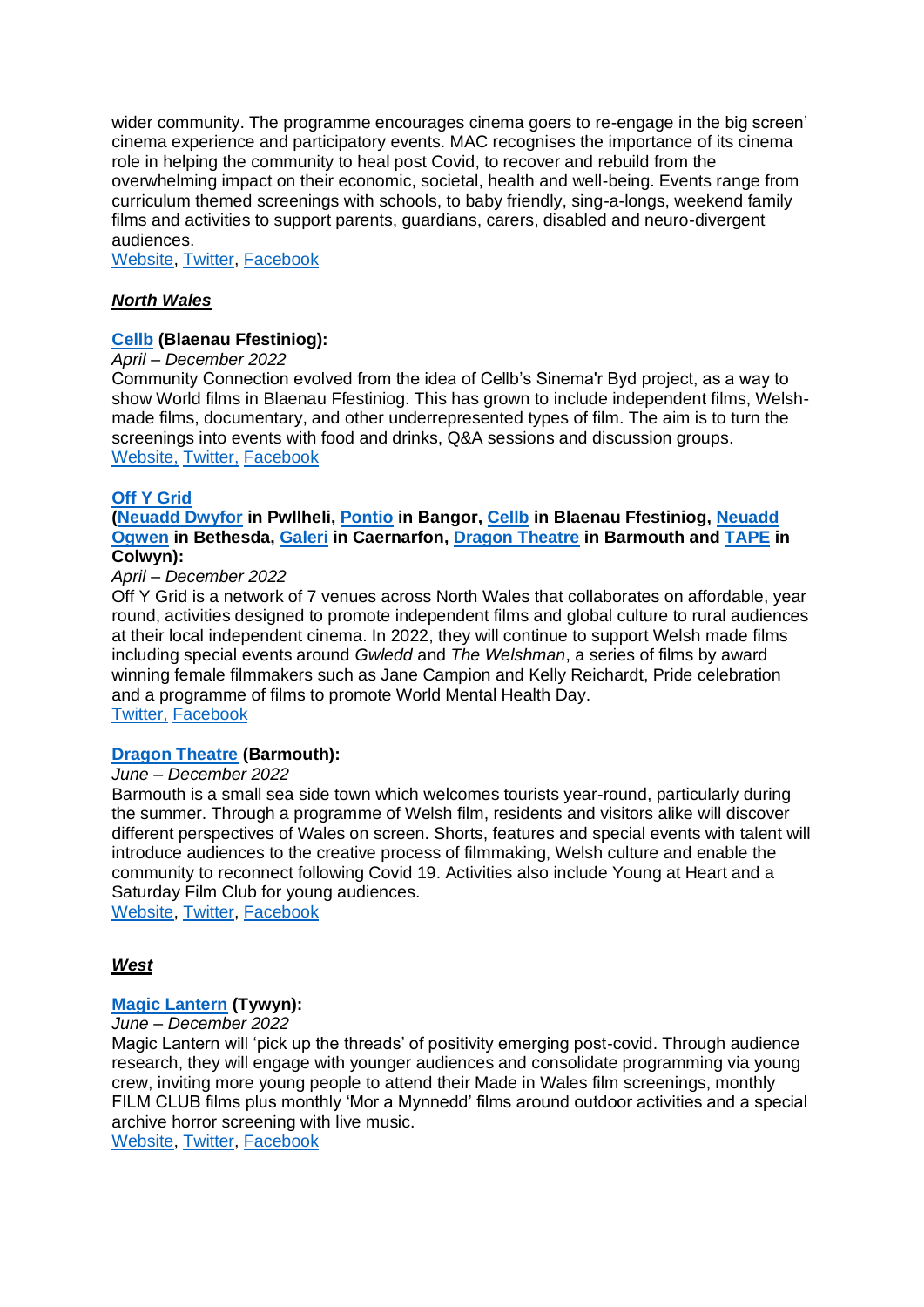### **[Sinema Sadwrn](https://www.facebook.com/sinemasadwrn/) (Llansadwrn)**

#### *April – December 2022*

Sinema Sadwrn in Llansadwrn will programme nine films, including five screenings of independent British (including Welsh) and international films. They will screen Welsh-made short films before all nine main features, to showcase new Welsh talent and stories that reflect life in Wales, resonating with the experiences of audience members. After a pause due to Covid, this small, rural cinema is still finding its feet after reopening and their programme will offer an opportunity for filmgoers to reconnect safely with the community by sharing a cinematic experience.

[Facebook](https://www.facebook.com/sinemasadwrn/)

### *Across Wales*

### **Hijinx** - **[Unity Film Festival](https://www.hijinx.org.uk/unity2022/) (Cardiff, Bangor and Llanelli)**

#### *20th June – 1 st July 2022*

Hijinx Unity Festival is an international inclusive arts festival, running every 2 years since 2008. This year, for the first time, a film festival will run alongside, at Chapter Cardiff (20th and 21st), Pontio in Bangor (28th June) and Ffwrnes in Llanelli (1st July). Showcasing inclusive work made by and with learning disabled and/or autistic people, it will be made up of features and shorts of all types, panel discussions and Q&As both in person and over Zoom.

[Website,](https://www.hijinx.org.uk/unity-festival/) [Facebook](https://www.facebook.com/HijinxUnityFestival/)

# **Watch-Africa CIC - [Watch-Africa film festival](https://www.watch-africa.co.uk/) (Cardiff, Swansea, Bangor, Tywyn)**

*April - December 2022*

The 9<sup>th</sup> edition of the Watch-Africa Film Festival will look at what connects the rest of the World to the African continent, how to create awareness and understanding of different ways of living and connecting with others.

The festival will explore worldwide themes of diversity and inclusion across language, identity and belonging through a programme of films and activities. Specifically, Watch-Africa will explore Ujamaa, a Swahili word meaning collectiveness and consider what inclusion looks like for rural African communities - how they connect to the global movements such as Black Lives Matter and SARS.

They will also work with Docubox, the East African documentary film fund supporting filmmakers across East Africa, on film exchanges and masterclasses where 4 Welsh films will be screened in Kenya/East Africa and Wales, exploring language and identity, migration and future vision.

[Web,](https://www.watch-africa.co.uk/) [Twitter,](https://twitter.com/watchafricacy?lang=en-GB) [Facebook](https://www.facebook.com/WatchAfricaCymru/)

### **[WOW Film Festival](https://www.wowfilmfestival.com/) (Wales Wide inc Newport and Swansea)**

*24th February – 12th March 2022*

A Wales-wide tour of 15 screenings with a focus on indigenous people, their languages and wider cultures, including how the protection of their natural environments offers us a vital lesson for the future. The tour includes films from India, Asia, South America, Africa and will take place around International Womens' Day. In Newport and Swansea, the WOW Film Club will reach out to BIPOC women, offering daytime screenings and offers for the wider tour. The tour will also be offered to film societies for special event screenings. [Website,](https://www.wowfilmfestival.com/) [Twitter,](https://twitter.com/WOWFilm) [Facebook](https://www.facebook.com/WOWfilmfest)

### **[Kotatsu Japanese Animation Festival](http://www.kotatsufestival.com/) (Cardiff, Aberystwyth and Bangor)**

*1 st September – 31st October 2022*

The Kotatsu Japanese Animation Festival will screen a selection of films at Chapter Cardiff, Aberystwyth Arts Centre and Pontio Bangor, along with online Zoom workshops and Q&A sessions. This year, they are introducing a Manga Comic Café (a free Japanese comic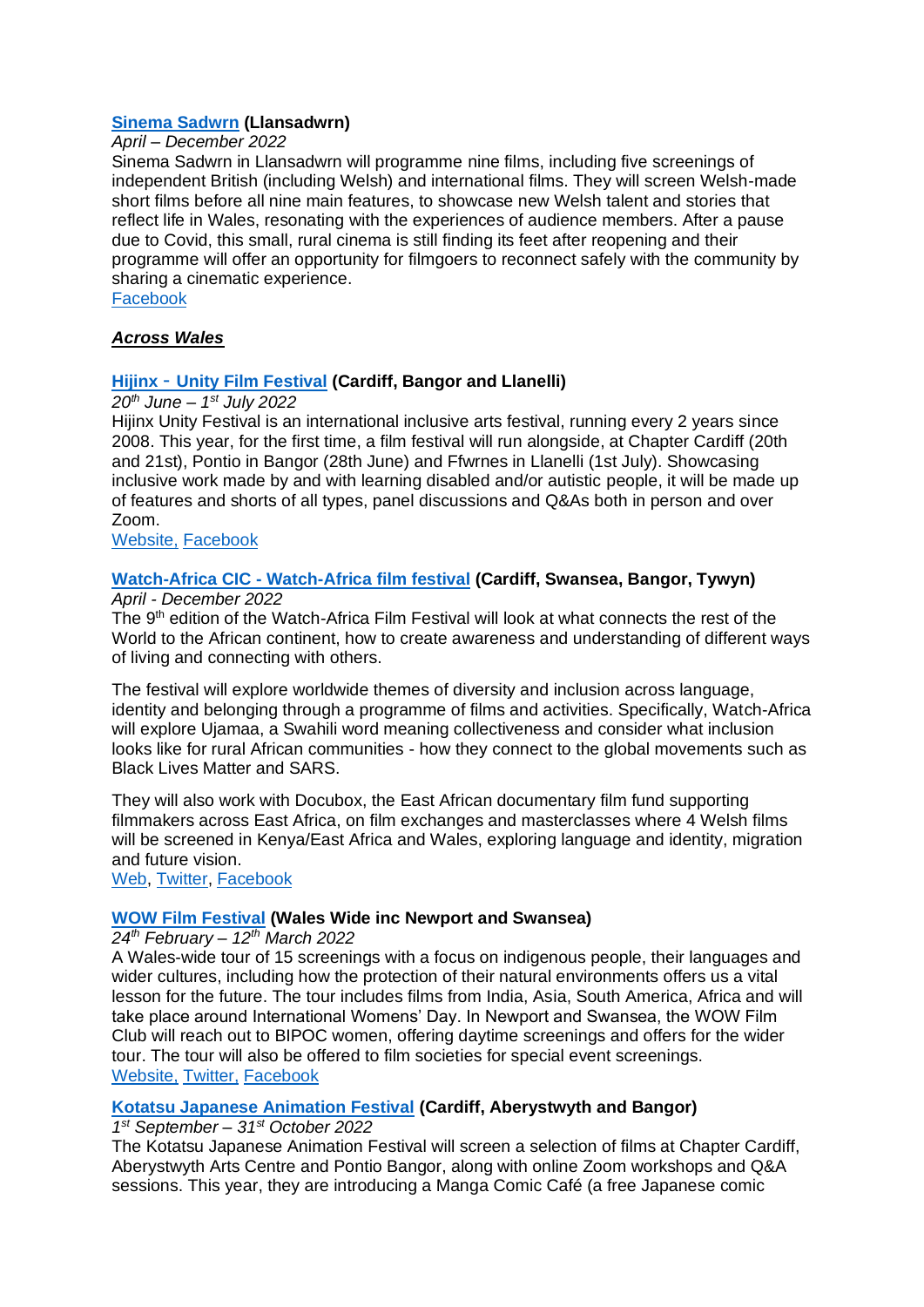reading area) at each venue and in local cafés - to promote Japanese culture alongside the festival.

[Website,](http://www.kotatsufestival.com/) [Twitter,](https://twitter.com/Kotatsufestival) [Facebook](https://www.facebook.com/KotatsuFestival)

# **Ends**

### **For more information, please contact:**

**Silvia Sheehan**, Communications Officer, [silvia@filmhubwales.org](mailto:silvia@filmhubwales.org) (part time Tues-Thurs), **Lisa Nesbitt**, Development Officer, on 02920 311 067 / [lisa@filmhubwales.org](mailto:lisa@filmhubwales.org) **Hana Lewis**, Strategic Manager, on 02920 353 740 [hana@filmhubwales.org](mailto:hana@filmhubwales.org)

### **Notes to Editors:**

#### **About Film Hub Wales**

Film Hub Wales (FHW) celebrates cinema. We support organisations that screen film, from film festivals, to societies and mixed arts centres. Working with over [315 Welsh exhibitors,](https://filmhubwales.org/members/) we aim to bring the best British and international film to all audiences across Wales and the UK. Since Film Hub Wales set up in 2013, we've supported over 250 exciting cinema projects, reaching over 480,000 audience members.

We're part of a UK wide network of eight hubs funded by the British Film Institute (BFI) which form the [Film Audience Network](https://www.bfi.org.uk/supporting-uk-film/distribution-exhibition-funding/film-audience-network) (FAN), with [Chapter](http://www.chapter.org/) appointed as the 'Film Hub Lead Organisation' (FHLO) in Wales.

We are also proud to lead on the UK inclusive cinema strategy on behalf of BFI FAN. [Website,](https://filmhubwales.org/en/) [Twitter,](https://twitter.com/filmhubwales) [Facebook](https://www.facebook.com/filmhubwales/)

### **About the BFI Film Audience Network**

Supported by National Lottery funding, the BFI Film Audience Network (FAN), is central to the BFI's aim to ensure the greatest choice of film is available for everyone. Established in 2012 to build wider and more diverse UK cinema audiences for British and international film, FAN is a unique, UK-wide collaboration made up of eight Hubs managed by leading film organisations and venues strategically placed around the country. FAN also supports talent development with BFI NETWORK Talent Executives in each of the English Hubs, with a mission to discover and support talented writers, directors and producers at the start of their careers.

BFI FAN Film Hubs are:

- Film Hub Midlands is led by Broadway, Nottingham working in partnership with the Birmingham-based Flatpack
- Film Hub North is led collectively by Showroom Workstation, Sheffield and HOME Manchester
- Film Hub South East is led by the Independent Cinema Office
- Film Hub South West is led by Watershed in Bristol
- Film Hub Scotland is led by Glasgow Film Theatre
- Film Hub Northern Ireland is led by Queen's University Belfast
- Film Hub Wales is led by Chapter in Cardiff
- Film Hub London is led by Film London

**[Website](https://www.bfi.org.uk/supporting-uk-film/distribution-exhibition-funding/film-audience-network)**